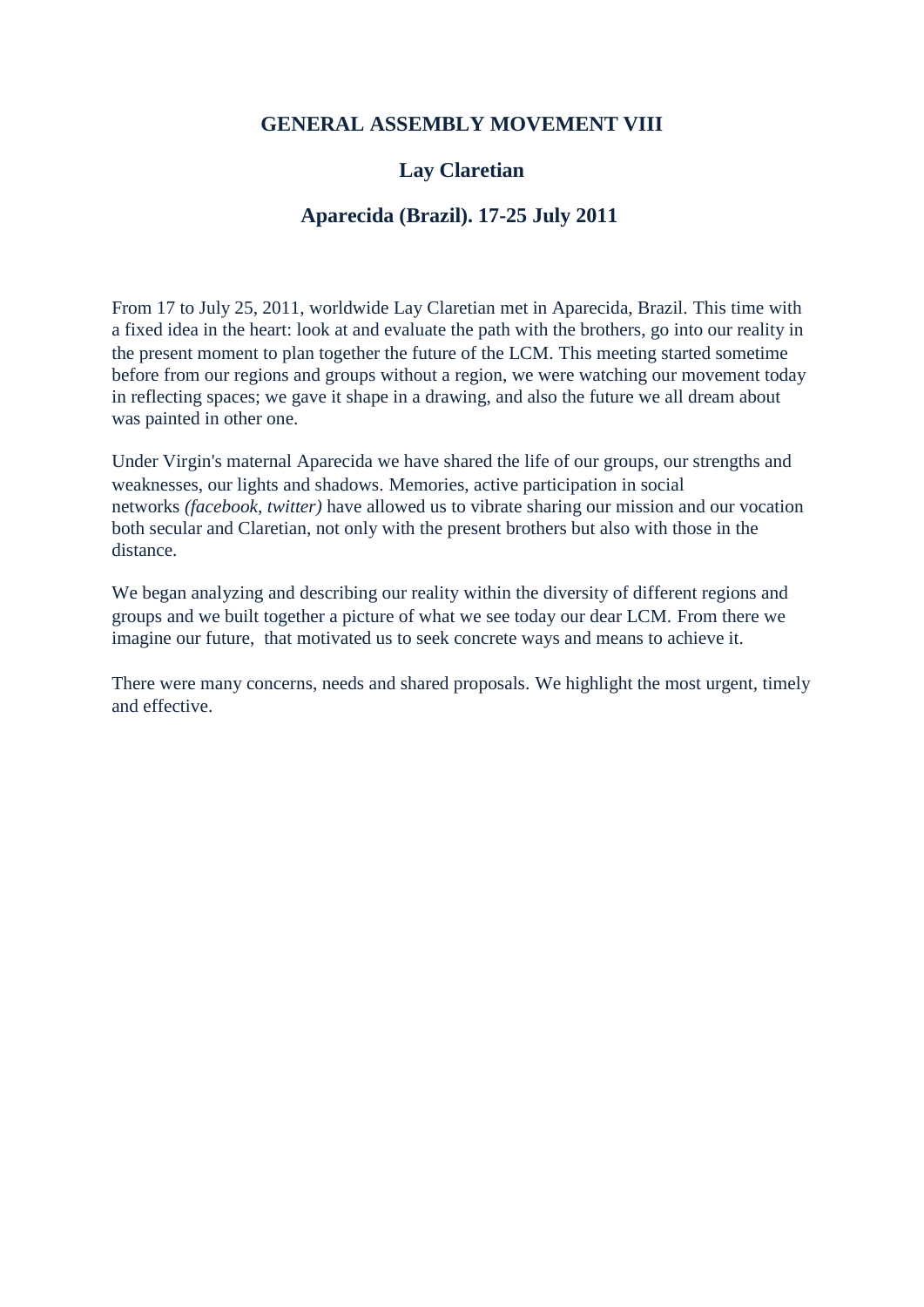# **PART ONE: REFLECTIONS ON THE LAY CLARETIAN MOVEMENT: PRESENT AND FUTURE**

#### **What is the Lay Claretian Movement today?**

If we imagine that LCM as a person ... ... ... ...

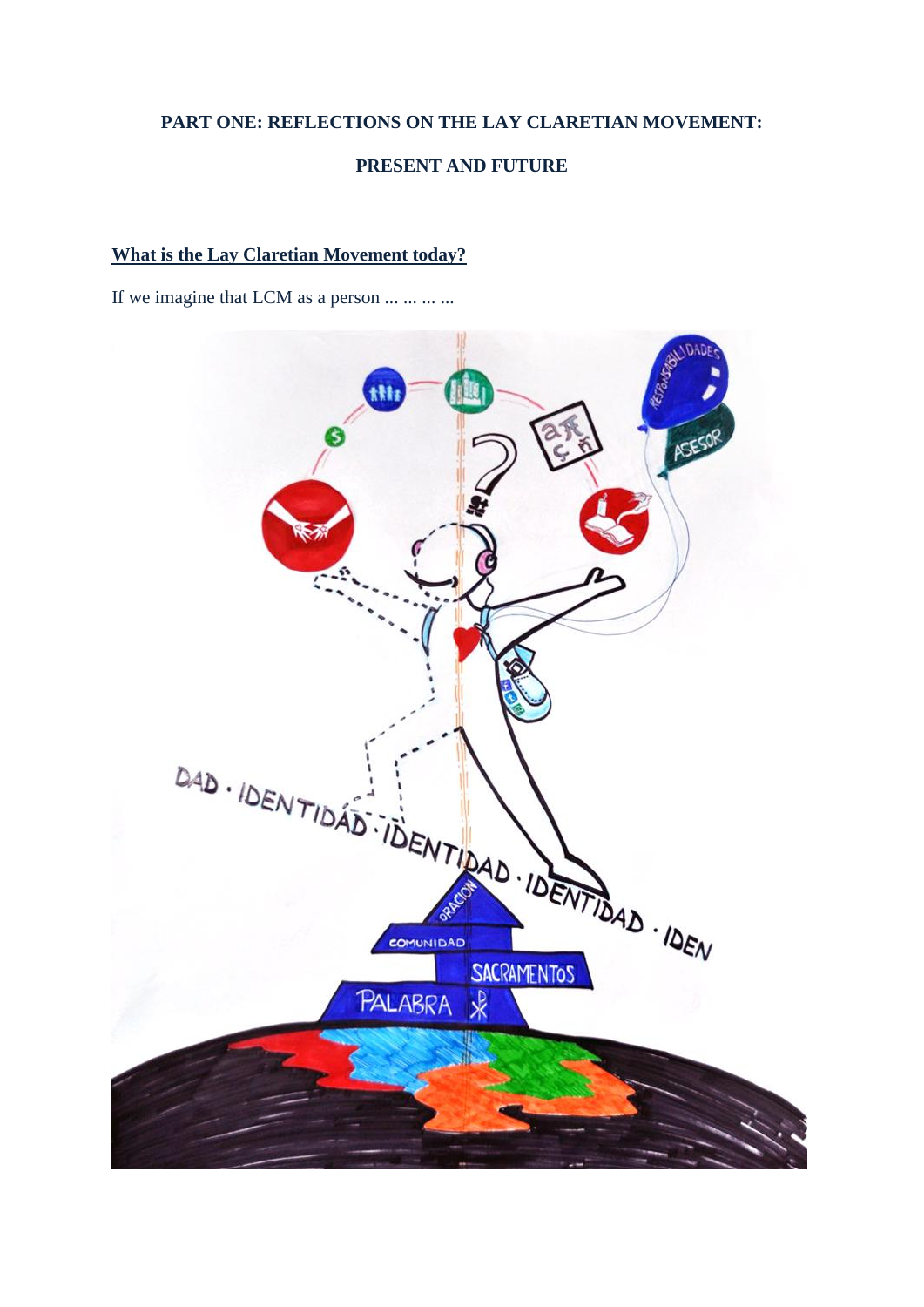... ... ... The movement is a 14 to 20 years old person, who has the characteristics of that age. *(Rocker: up and down-teen)*

Good health but has passed the usual childhood diseases and has some or illnesses, but they are not serious. It has not yet reached maturity, in many ways wants to be independent, autonomous but still dependent on other *(Balloons represent the dependence of the adviser and his unwillingness to take responsibility. Bound with a wire that can break at the moment it wants).* He(or she) has not yet a clear picture of himself *(Face: faceless),* of his capacity, his weaknesses, his own identity *(Bar: Identity unstable),* his charisma. He's still got key aspects to be defined. (*Silhouette: undefined*).

He's an active person *(he's always moving with something in his hands).* He wears comfortable clothes, simple. *(Clothing: large, do not mark the figure).* He does not want attention but do not go unnoticed, want to be kept into account, be recognized. He has difficulty balancing activity with spirituality, being with doing, action with contemplation. *(Vertical axis: represents the duality of the person).*

He is a happy person *(smile),* open *(Attitude of the arms).* In some respects he is very committed but in other areas becomes comfortable and sometimes feels disoriented because he's not sure how to respond to certain situations. *(Legs: one bent and the other firm).*

This young man (or woman) is under discernment process *(questions LC)* because he has not yet completely clear what is really his role in building the Kingdom (The **world** at his feet is not defined-colored spots), he neither finishes to define nor recognizes what his mission is.

He does not feel the need to face responsibilities of an adult in some areas of his life *(balls of different sizes)* for example: economy, family, citizen, social. He ignores the significance, the importance, the transcendence, the weight of those aspects in his own. But in others he is capable of assuming important responsibilities in a mature and a conscious way, as the proclamation of the Word, the option for the poor, solidarity and often lived in shared mission. *(Largest balls are the responsibilities taken in a mature way, and smallest are avoided responsibilities)*

He enjoys technology *(I-pod, headphones, ...)* and uses it to communicate as he likes, for example, to talk to his friends but not to answer any task or responsibility and he has difficulties to meet people in another language *(Hub- Ball: symbolic communication difficulties, the letters in different languages)*

He is a boy (or girl) who wants to live in a community and feel the need to train. He recognizes the value of the Word, prayer, the sacraments as a source, food, support ... but he's not always constant. *(Base consists of dislocated elements, which represent their fickleness.)*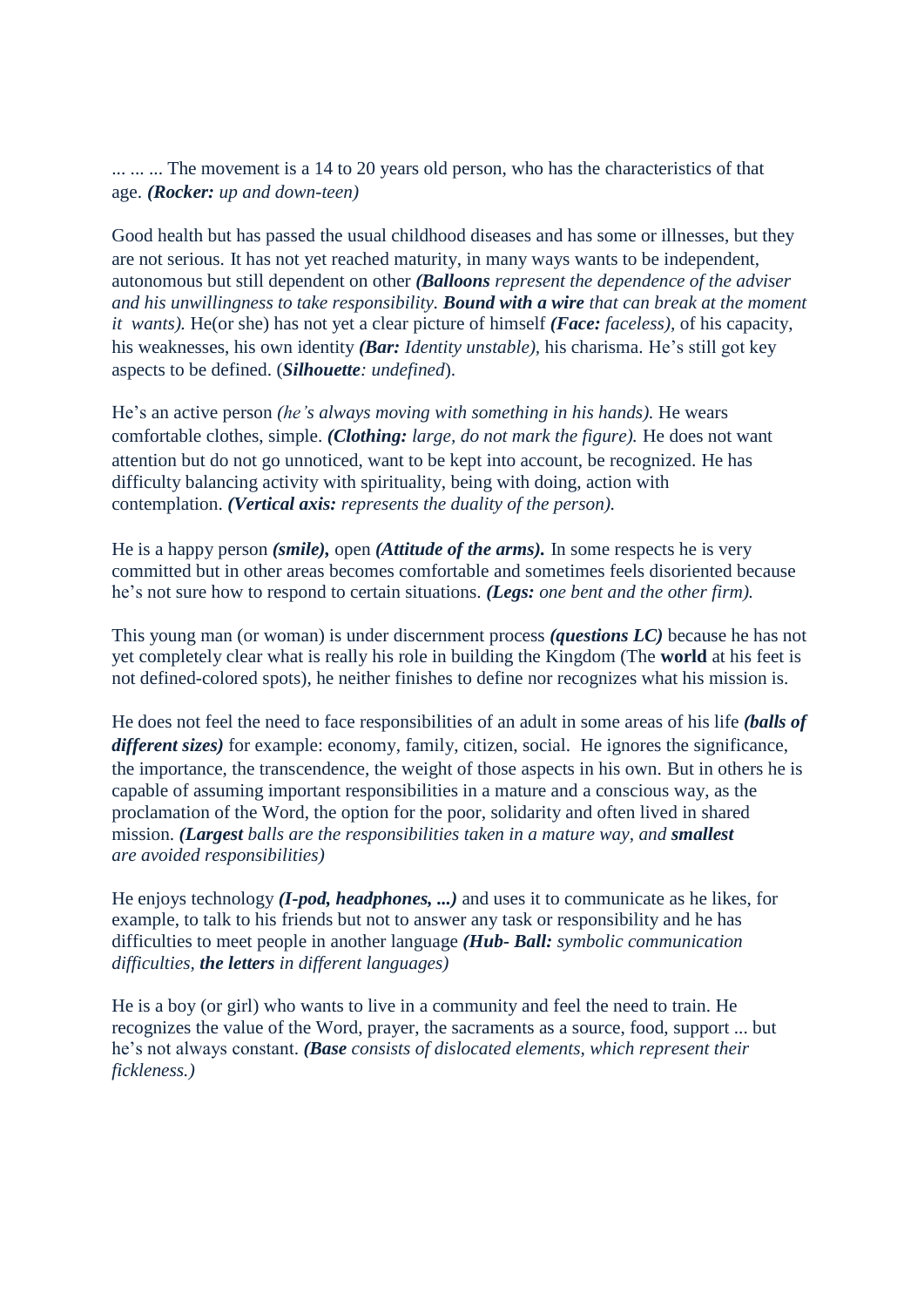

**What is our image of the Lay Claretian Movement for the future?**

Larger (geographical expansion) and more mature. Good health but he has spent some diseases and difficulties, nothing serious. He is more helpful to him, in the care of his body *(Thought constant: attention to new members)* and generally he keeps fit. He is independent, autonomous *(The balloons are released).* Have a clear picture of